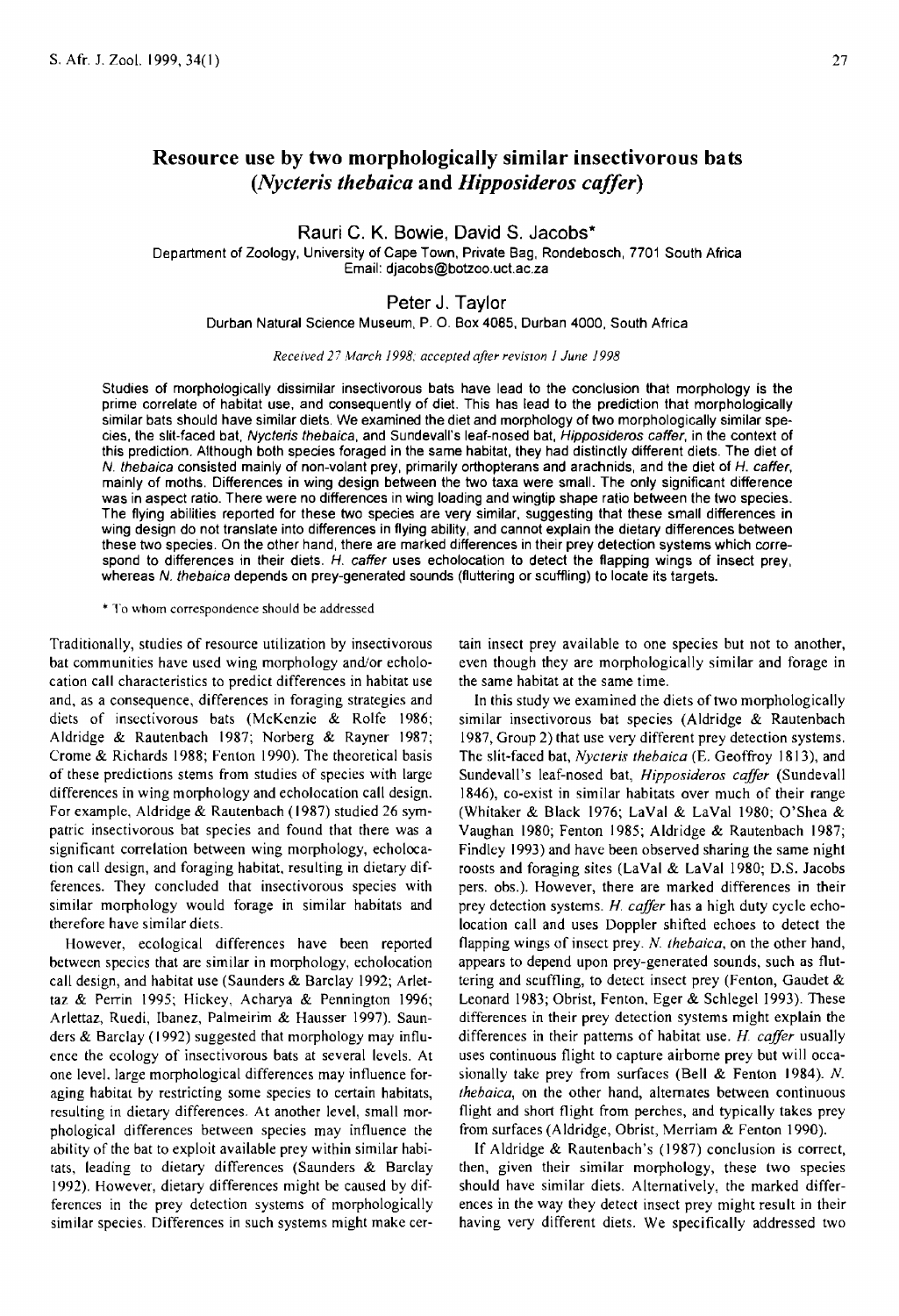questions. (1) Do *N thebaica* and *H. caffer* use the same kind of insect prey? (2) Do differences that might exist in the diet of N *thebaica* and II. *cafler* correspond to differences in their morphology. or to differences in their prey detection systems?

#### **Methods**

### Study site

Field work was conducted in August 1995, at Mkuzi Game Reserve (32°E, 28°S) in the far north-eastern corner of the KwaZulu-Natal province of South Africa. Eleven specimens of H. *caffer* and nine of N. *thebaica* were captured using a hand-net. The two species were captured from two night roosts (Bube and Masinga Hides) which they shared. The hides were located approximately 500 m apart within a sand forest thicket. Sand forest is characterised by *Acacia, Albizia*  and *Dichrostachys* trees, which seldom grow taller than 5 m and are often interspersed with grass. Bats were kept in cloth bags for approximately I h for the collection of faeces. Culled parts from insect prey were collected from the floor of the night roosts and used as part of a reference collection with which to compare insect fragments from bat faeces.

#### Morphology

The mass (to the nearest 0.5 g) and foreann length (FA, to the nearest 0.1 mm) were recorded for each bat. Bats were kept for at least I h after capture before being weighed, to ensure that their alimentary tracts were empty. The extended right wing of each bat was traced so that length measurements (see below) and wing area (including body area without the head, and the area of the uropatagium (after Saunders & Barclay 1992) could be measured using a Jandel digitizer with SigmaScan software (version 3.10). Wing measurements were repeated three times and the average used in statistical analyses.

Wing design was evaluated using wing span  $(B)$ , wing area (S), wing loading *(WL* = *Mg/S,* where *M* is total body mass, g is acceleration due to gravity and  $S$  is wing area), and aspect ratio ( $AR = B^2/S$ ; Norberg 1981). Wingtip shape ratio ( $I = T/$  $T_L - T_s$ ) was used to reflect flight manoeuvrability directly associated with the shape of the wingtip; rounded wingtips suggest greater manoeuvrability (Norberg & Rayner 1987).  $T_s$ is tip area ratio and  $T_L$  is the tip length ratio.  $T_S = S_{ba}/S_{aa}$ , where  $S_{\lambda w}$  is handwing area, and  $S_{\lambda w}$  is armwing area.  $T_L = L_{h x}$ /  $L_{\text{low}}$ , where  $L_{\text{low}}$  is handwing length, and  $L_{\text{low}}$  is armwing length. Rounded or nearly square wingtips have high *I* values while pointed wingtips have low f values (Norberg & Rayner 1987).

#### Diet

Bat faecal pellets were teased apart under 70% ethanol and the arthropod exoskeleton fragments identified to order by comparing them to fragments obtained by crushing reference arthropod specimens (collected using a mercury vapour light trap) and culled parts of insects collected from the floor of the hides. A total of 185 and 413 faecal pellets were analysed for N. *thebaica* and *H cafler,* respectively. The number of pellets varied considerably between individual bats (N. *rhebaica: 4-·*  33 pellets, mean ± *SD* = 20.6 ± 10.8 and *H. caffer:* 6-70 pellets, mean  $\pm SD = 37.5 \pm 20.7$ ). Prey items were classified as belonging to one of seven categories: Arachnida, Coleoptera,

Blattodea, Orthoptera, Trichoptera, Lepidoptera, and all others. The last category consisted of unidentified insects as well as insects of other orders present in trace amounts. The percentage frequency of occurrence of each class of prey item in all faecal pellets collected for each bat, and the per cent volume that each category of prey item comprised of the total dietary volume for each bat, were calculated as described by Whitaker (1988). Only analyses performed on the per cent volume data are reported here because the per cent frequency data yielded essentially the same dietary patterns.

The food-niche breadth (FNB; Hickey *et al.* 1996) also called Simpsons's diversity index (Findley & Black 1983) for each species was calculated as:

$$
FNB = 1/\sum_{i=1}^{n} P_i j^2
$$

where  $P_i$  is the proportion of the  $i<sup>th</sup>$  prey category of species j.

Two indices of niche overlap between N. thebaica and H. *caffer* were calculated: Schoener's (1970) niche overlap index;

$$
overlap = 1 - (1/2) \left( \sum_{i=1}^{n} |P_i j - P_i k| \right)
$$

where  $P_i$ , is the proportion of the  $i<sup>th</sup>$  prey category of species *j* and  $k$ , and Findley & Black's (1983), niche overlap index;

$$
overlap = \sum_{i=1}^{n} P_{min}
$$

where the lesser of the paired values for the proportional volume of each food category ( $P_{num}$ ) is summed over all *n* food categories.

#### Statistical analysis

#### Morphology

Where the assumptions of normality and approximately equal variances held, *t*-tests were used to test differences in body mass, forearm length and wing design parameters. Where these assumptions did not hold, non-parametric Mann-Whitney tests were used (Zar 1996). The wing parameters of the two species were represented in aerodynamic space by plotting aspect ratio against wingloading, aspect ratio against the wingtip shape ratio, and wingtip length against wingtip area for all bats. To circumscribe each species' cluster of points, extreme points were connected by straight lines (after McKenzie & Rolfe 1986; Norberg & Rayner 1987; Crome & Richards 1988).

*Diet* 

The percentage volume data obtained from faecal pellet analysis for both species was arcsine-transfonned to correct for variance differences (Zar 1996), and was incorporated into a dietary data matrix. The dietary matrix consisted of the 20 individual bats (columns) and seven food categories (rows).

Cluster analysis was used to sort the bats into groups with similar diets. This was done as follows. The dietary matrix was converted to a triangular matrix of similarities between all possible pairs of bats by applying the Bray-Curtis measure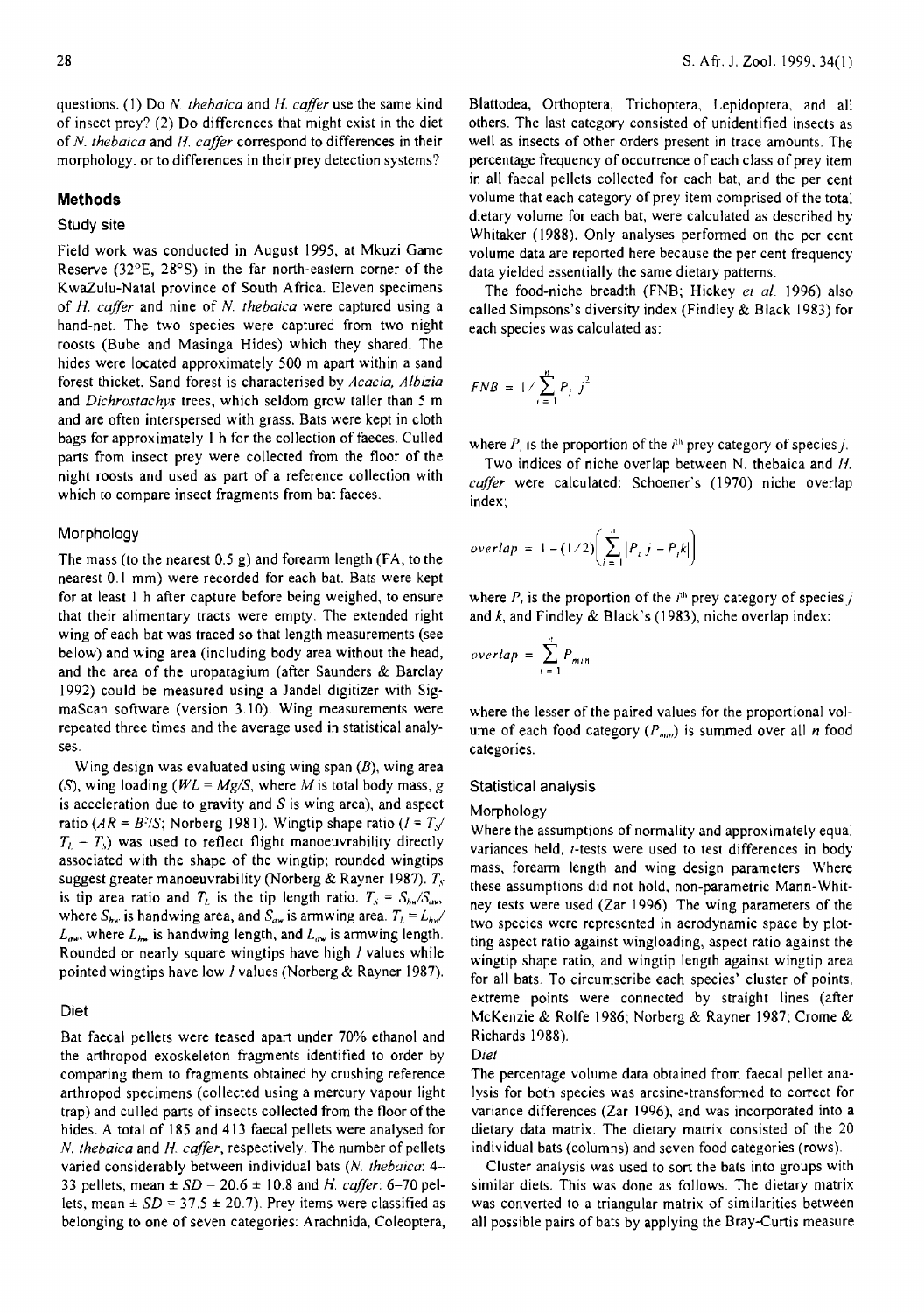of similarity (Bray & Curtis 1957). The Bray-Curtis measure takes the form of:

$$
\delta_{jk} = \sum |Y_{ij} - Y_{ik}| / \sum (Y_{ij} + Y_{ik})
$$

where,  $Y_{ij}$  = the per cent volume for the  $i<sup>th</sup>$  food category in the diet of the  $j<sup>th</sup>$  bat;  $Y_{ik}$  = the per cent volume for the  $i<sup>th</sup>$  food category in the diet of the  $k<sup>th</sup>$  bat;  $\delta_{ik}$  = dissimilarity between the diets of  $j^{\text{th}}$  and the  $k^{\text{th}}$  bats summed over all food categories. The Bray-Curtis measure is not affected by joint absences and was therefore deemed sufficiently robust for dietary analysis (Field, Clarke & Warwick 1982). The fact that this measure is unaffected by joint absences is important because of the large number of zeros usually present in a dietary data matrix. The inclusion of joint absences in the analysis has the effect of saying, for instance, that N. *thebaica* and *H. caffer* have similar diets because they both do not eat fruit.

The similarity matrix was subjected to a group-average sorting method which joins two groups of bats together at the average level of similarity between all members of one and all members of the other group. This results in a hierarchy of similarities which are displayed as a dendrogram in which the bats are clustered into distinct groups. The cut-off levels for each cluster are arbitrary and dependent on what is considered the most informative clustering pattern. For the purposes of this study, a level of 48% similarity was considered as the cut-off mark because it provided the most infonnative cluster pattern (Field *et al. 1982).* 

The stability of the grouping in the dendrogram was checked by ordination because of the various disadvantages associated with dendrograms (Field *et al.* 1982). The preferred method of ordination is multi-dimensional scaling (MDS). Other ordination methods such as principal co-ordinate, reciprocal averaging, and correspondence analysis are not suitable because they are based on the eigenvalue method of principal component analysis, and are therefore relatively inflexible, particularly with regard to large numbers of zeros usually found in a dietary data matrix. MDS was used to obtain a simple ordination of the dietary data matrix in a specified number of dimensions. MDS represents the dissimilarity between each pair of bats as a distance in Euclidean space, and then seeks the best possible reconciliation of these interbat distances with the physical distances between these points on a two-dimensional representation of the ordination. A stress value is associated with MDS and can be thought of as the distortion involved in compressing the data into a smaller number of dimensions (Field *et al.* 1982). The result is a twodimensional map of the relative positioning of the 20 individual bats based on the dissimilarity in their diets.

One-way analysis of similarities (ANOSJM) was performed on the groups identified by cluster analysis and MDS, to determine if significant differences in diet existed. Once data are represented as a dendrogram or ordination graph using cluster analysis or MDS the food category differences causing the patterns are lost (Field *et al.* 1982). This infonnation was retrieved by performing similarity percentage analysis *(SIMPER)* on the untransformed dietary data matrix to assess which food categories were typical of the two groups, and which food categories were good discriminators between groups.

Cluster analysis, MDS, ANOSIM and SIMPER were performed with the aid of the PRIMER computer package (version 4.2; Plymouth Marine Laboratory 1994). General discussions of the above techniques can be found in Field *et al.* (1982), Clarke (1993), and Clarke & Warwick (1994).

# Results

## Interspecific differences in morphology

The plot of aspect ratio  $(AR)$  against wing loading  $(WL)$  and wingtip shape ratio (I) (Figure 1) indicates that N. *thebaica* and H. caffer were not separated by either WL or I. Some separation is apparent along the AR axis, with the *N. thebaica*  individuals clustering at relatively low AR values  $(4.7-5.7)$ and all but one of the *H. caffer* individuals  $(C_{B1})$  clustering at relatively high AR values (5.7–6.6; Figure 1). The only significant difference between the two species was in aspect ratio (Table 1; Mann-Whitney,  $U_{\alpha(2),9,11} = 94$ ,  $p = 0.0007$ ). *Hipposideros caffer* had the larger aspect ratio. The heavier species, N. thebaica, has a slightly larger wingspan and wing area than H. *caffer* and, consequently, similar wing loading  $(t = 0.9467)$ ,  $d f = 18$ ,  $p = 0.37$ ). There was no significant difference in the



Figure 1 The distribution of *Nycteris thebaica* and *Hipposideros caffer* individuals in aerodynamic-space. Each polygon is the smallest that will encompass the range of  $AR \times WL$  (solid lines) and  $AR \times I$ (dotted lines) values for both species. The solid and open squares  $=$  $AR \times WL$  and  $AR \times I$ , respectively for *N*, *thebaica*, and the solid and open triangles =  $AR \times WL$  and  $AR \times I$ , respectively for *H. calfer.* 



Figure 2 Representation in aerodynamic space of the component parts of the wingtip shape ratio (I) for *Nycteris thebaica* (solid squares) and *Hipposideros caffer* (solid triangles).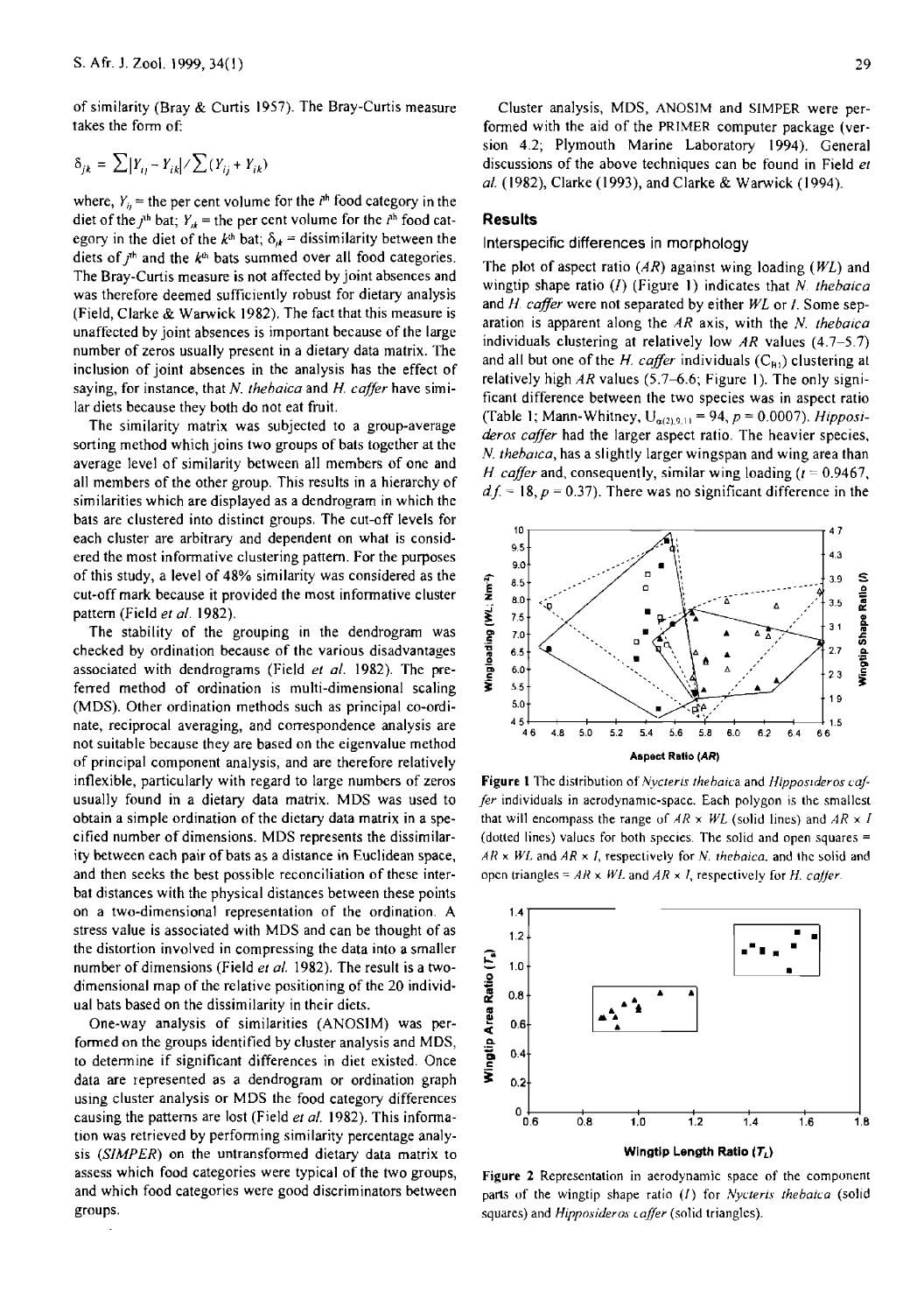**Table 1** Morphological characteristics (mean ± SO) of Nycteris thebaica and Hipposideros caffer captured at Mkuzi Game Reserve. a = t-test, b = Mann-Whitney test. NS = non-significant, 1 = *P* < 0 05, 2 = *P* < 0.005, 3 = *P* < 0.001, and  $4 = p < 0.0001$ 

| <b>Species</b> | n | total <sup>b3</sup> mass.<br>M/kg | forearm <sup>b2</sup><br>length $FA/m$ | wing-b <sup>1</sup> span,<br>B/m | wing <sup>b3</sup> area,<br>$S/m^2$ | aspect <sup>b3</sup><br>ratio, A | wing <sup>aNS</sup><br>loading,<br>$Me/S$ Nm <sup>-2</sup> | tip <sup>b4</sup> length<br>ratio, $It$ | tip <sup>b4</sup> area<br>ratio. /c                 | tip <sup>aNS</sup> shape<br>ratio, I |
|----------------|---|-----------------------------------|----------------------------------------|----------------------------------|-------------------------------------|----------------------------------|------------------------------------------------------------|-----------------------------------------|-----------------------------------------------------|--------------------------------------|
| $N$ the baica  | ٥ | $0.012 \pm 0.0024$                | $0.46 \pm 0.012$                       |                                  | $0.30 \pm 0.009$ $0.008 \pm 0.0004$ |                                  | $5.4 \pm 0.3$ $71 \pm 1.6$                                 | $150 \pm 0.084$                         | $1.13 \pm 0.076$ $3.20 \pm 0.80$                    |                                      |
| H caffer       |   | $0.009 \pm 0.0007$                | $0.48 \pm 0.010$                       | $0.28 \pm 0.013$                 | $0.007 \pm 0.0004$                  | $6.0 \pm 0.3$                    | 66±08                                                      |                                         | $0.972 \pm 0.096$ 0.713 $\pm 0.075$ 2.85 $\pm 0.60$ |                                      |

wingtip shape ratio between species  $(t = 1.100, d.f. = 18, p =$ 0.29). However, the plot of the two components of the wingtip shape ratio, wingtip length  $(T<sub>t</sub>)$  and wingtip area  $(T<sub>s</sub>)$ . divided the two species into two distinct clusters, with N. the*baica* having proportionately longer wingtips (Mann-Whitney,  $U_{\alpha(2,9,1)} = 99$ ,  $p < 0.0001$ ), and wingtips of greater area (Mann-Whitney,  $U_{\alpha(2),9,11} = 99$ ,  $p < 0.0001$ ) than *H. caffer* (Figure 2).

### Interspecific differences in diet

## *Composition, diversity, and niche overlap*

The results of the faecal pellet analysis are summarised in Table 2. The only food category eaten in the same percentages by both species was Coleoptera. The diet of *N. thebaica* was dominated by Orthoptera (43.9%, mainly family Gryllidae) and Arachnida (35.9%), whereas that of H. *caffer* was dominated by Lepidoptera (79.5%). The food-niche breadth of *N thebuica* was considerably wider than that of *H. caffer*  (3.03 vs. 1.54: Table 2). The niche overlap between N. *thebaica* and *H caffer* was 14.5% (Table 2).

## Multivariate analysis of diet

At the 4S% level of similarity, cluster analysis divided the 20 bats into two groups (Figure 3). The first group consisted of the II H *caffer* individuals collected from both night roosts (Figure 3; roosts designated  $M = M$ asinga and  $B = B$ ube).

**Table 2** Per cent composition by volume of diet for Nycteris thebaica and Hipposideros caffer at Mkuzi Game Reserve, South Africa

|                                | H. caffer          | $N$ the barca               |
|--------------------------------|--------------------|-----------------------------|
|                                | $n = 11$ * (413)** | $n = 0$ (185) <sup>**</sup> |
| Colcoptera                     | 79                 | 80                          |
| Arachnida                      | 07                 | 35.9                        |
| Blattodea                      | 0 <sub>4</sub>     | 57                          |
| Orthoptera                     | 0.1                | 436                         |
| Trichoptera                    | 10                 | 1.3                         |
| Lepidoptera                    | 79 S               | 27                          |
| All other                      | 2.8                | 2.8                         |
| Food-niche breadth             | 1.54               | 3.03                        |
| Niche-overlap <sup>1</sup> (%) | 14.5               |                             |
| Niche overlap <sup>2</sup> (%) | 14.5               |                             |

\* number of bats sampled, \*\* number of faecal pellets analyzed. <sup>1</sup> Schoener (1970) niche overlap index:  $2$  Findley & Blac\o .. (1983) dietary overlap index

The second group consisted of eight of the nine N. *thehaica*  individuals collected from both night roosts. Bats from the different night roosts are randomly distributed in each of the two groups in Figure 3, indicating that there are no real differences in dietary composition for *H. caffer* or *N. thebaica* individuals collected from different night roosts. In subsequent analyses individuals from different night roosts were not considered separately.

The bat designated  $T_{B4}$  (Figure 3) could be considered a third group with a unique dietary composition, comprised of 17.5% Arachnida, 25% Lepidoptera, 32.5% Trichoptera and 25% of other insects. However, dietary composition for  $T_{\text{H4}}$ was based on the analysis of four faecal pellets, which was considerably less than the number of pellets analysed for the other *N. thebaica* individuals. In line with Whitaker (1988) we attributed the difference in the diet of  $T_{B4}$  to the small number of pellets analysed, and consequently considered  $T_{BA}$ to be an outlier of group 2 rather than a third group (Figure 3).

The associated stress level of the MDS ordination was very low (0.06) suggesting that the compression of the dietary matrix into 2-D space (Figure 4) accurately portrays the relationship between individual bats. As with cluster analysis, ordination divided the bats into two groups (Figure 4). However, one bat from each species ( $T_{B4}$  and  $C_{B2}$ ) did not cluster



Figure 3 Dendrogram generated by cluster analysis of the percentage volume dietary data for *Nycterls thebalca* and *Hipposideros caffer* T  $\therefore$  *N. thebaica, C = H caffer.*  $B =$  Bube Hide,  $M =$  Masinga Hide. Numbers designate a specific bat.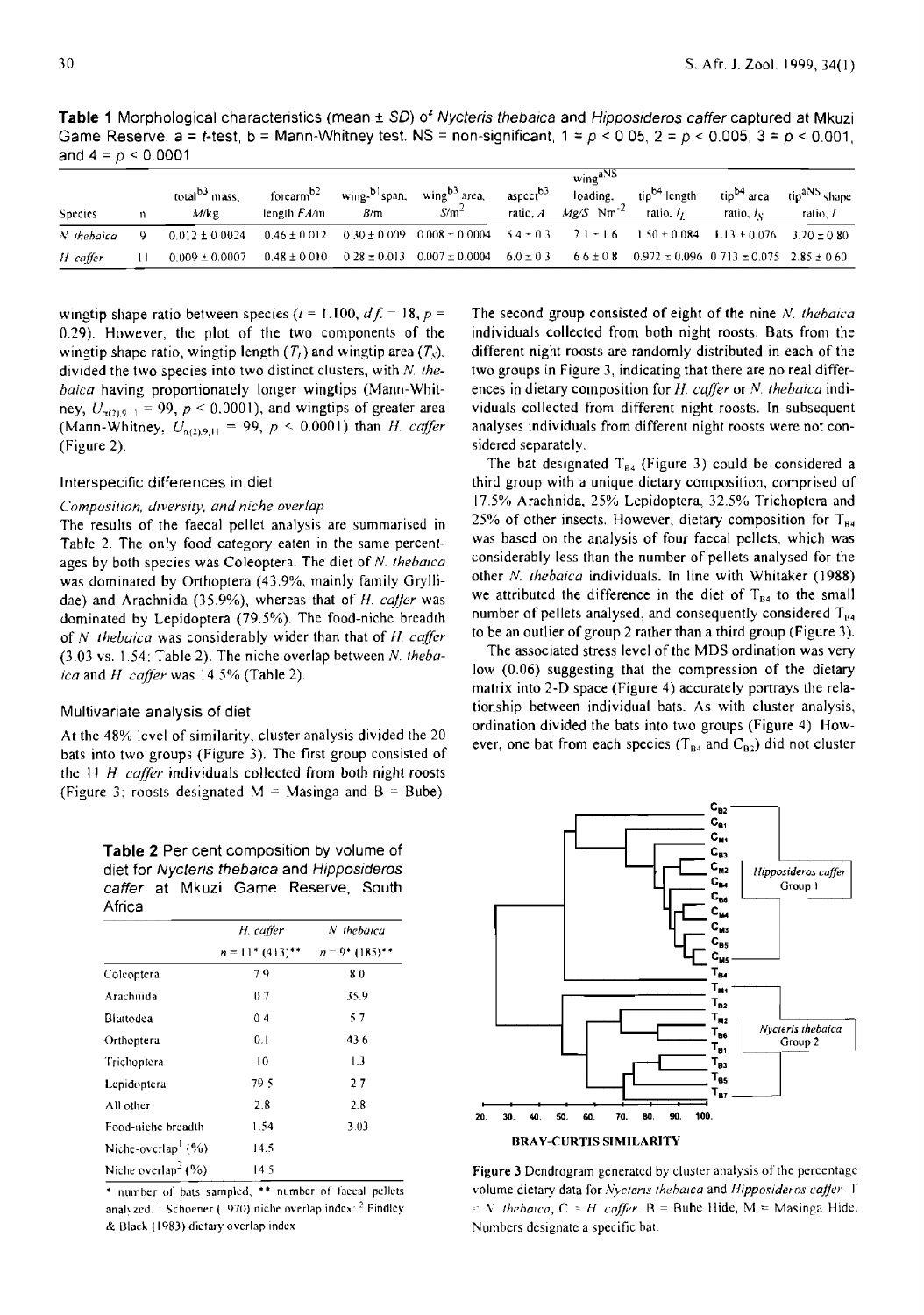

Figure 4 MDS ordination of the dietary data for *Nycteris thebaica* and *Hipposlderos caffer.* Individual codes are as for Figure 3. Group  $1 = H$ . *caffer* and Group  $2 = N$ . *thebaica.* 

with its respective species. As before,  $T_{B4}$  was classified as an outlier and not a separate group for the same reasons as outlined in the cluster analysis results. Coleoptera comprised 62.5% of the diet of  $C_{B2}$  and this is largely responsible for it not clustering with the other *H. cafJer* individuals. Here too dietary analysis was based on a low number of faecal pellets (six) in comparison with other *H. cajJer* individuals (11-70 pellets). We therefore considered  $C_{\bf 82}$  to be an outlier of group 1 *(H. caffer;* Figure 4) rather than a separate group. Thus, with these exceptions, both cluster analysis and MDS separated the two species on the basis of diet. Furthermore, the diets of the two species were statistically different (ANOSIM: R-statistic =  $0.891, p \le 0.001$ ).

Similarity percentage analysis (SIMPER) determined that *H. caffer* individuals were 77.93% similar in dietary composition, N. *thebaica* individuals were 54.04% similar in dietary composition, and the two species were 72.97% dissimilar in dietary composition (Table 3). Repeating the analysis without the outlier  $T_{B4}$  resulted in an increase in the within-group similarity for the N. *thehaica* individuals to 60.35%. The withingroup similarity of the *H. caffer* individuals remained unchanged, but the dissimilarity in dietary composition between the two species increased slightly to 75.78%. The analysis was not repeated with the omission of  $C_{82}$  as we deemed it to be uninformative because the two species ate similar quantities of Coleoptera (Table 2).

SIMPER analysis identified Lepidoptera (62.41%) and Trichoptera (16.52%) as the major categories defining the dietary niche of *H caffer* (Table 3). The Arachnida (40.55%) and Orthoptera (39.4%) were identified as the most important food categories defining the niche exploited by *N. thebaica.*  The relative percentage dissimilarity between species identified Lepidoptera  $(62.41\%)$  as the most important food category separating the niche space occupied by each species, followed by Orthoptera  $(21.51\%)$  and Arachnida (19.95%; Table 3). Repeating the analysis without the outlier  $T_{\mathbf{B4}}$ yielded similar results to those presented in Table 3, with the exception that the Orthoptera now contributed a greater per-

**Table 3** Results of SIMPER analysis of the diets of Nycteris thebaica and Hipposideros caffer. Percentages in columns indicate the relative importance of the food categories contributing to either similarity within species or dissimilarity between species. Percentages in parentheses indicate either similarity within or between species

|                    |                                  | Av similarity within species<br>groups | Av. dissimilarity between<br>species groups      |  |  |
|--------------------|----------------------------------|----------------------------------------|--------------------------------------------------|--|--|
| Food<br>categories | H caffer<br>(77.93%)<br>Per cent | N thebaica<br>$(54.04\%)$<br>Per cent  | $H$ caffer / N. thebaica<br>(72.97%)<br>Per cent |  |  |
| Coleoptera         | 14.80                            | 4.45                                   | 9.27                                             |  |  |
| Arachnida          | 1.94                             | 40.55                                  | 19.95                                            |  |  |
| <b>Blattodea</b>   | 0.70                             | 2.98                                   | 4.52                                             |  |  |
| Orthoptera         | $\overline{\phantom{a}}$         | 39.90                                  | 21.51                                            |  |  |
| Trichoptera        | 16.52                            | а                                      | 10.19                                            |  |  |
| Lepidoptera        | 62.41                            | 5.44                                   | 29.71                                            |  |  |
| All other          | 3.24                             | 6.02                                   | 485                                              |  |  |

<sup>a</sup> Present in only very small quantities

centage (45.94%) to the dietary composition of N. *thebaica*  than did the Arachnida (38.17%).

## **Discussion**

# Dietary differences

The substantial contribution of arachnids to the diet of N *thebaica,* and the lack of Diptera in the diet of this bat is in marked contrast to the findings of other authors (Whitaker & Black 1976; LaVal & LaVal 1980; Fenton 1985). This suggests that N. *thebaica* may exhibit dietary plasticity depending on prey availability. Whitaker & Black (1976) found that insect larvae comprised 23.2% of the diet of N. *thebaica.* We found larvae present in only very small amounts and therefore included larvae in the 'all other' category. Our findings for *H. caffer* are in general agreement with those of other authors (Whitaker & Black 1976; Fenton 1985; Aldridge & Rautenbach 1987; Dunning & Krüger 1996), but differ from those of Aldridge & Rautenbach (1987) who found that Trichoptera comprised 50% of the diet of *H. caffer,* and Fenton (l985) who did not fmd any evidence of Trichoptera in the diet of *H. cajJer.* 

Our study highlights two of the potential drawbacks associated with faecal pellet analysis: (I) the bias that too small a sample of faecal pellets can cause, and (2) the under-representation of soft-bodied invertebrates in faeces. The individuals classified as outliers by cluster analysis and MDS (Figures 3 and 4), illustrate the bias associated with a too small faecal sample. This suggests that a minimum of 10 pellets per individual should be analysed to avoid such biases. The second difficulty is illustrated by the contrasting findings of our study and Whitaker & Black's (1976) study of the dietary composition of N. *thebaica.* Whitaker & Black's (1976) ana-lyses were based on stomach contents, and it is possible that because faeces are the end products of digestion, soft-bodied invertebrates were completely digested, and therefore underrepresented in our study. Alternatively, the lack of larvae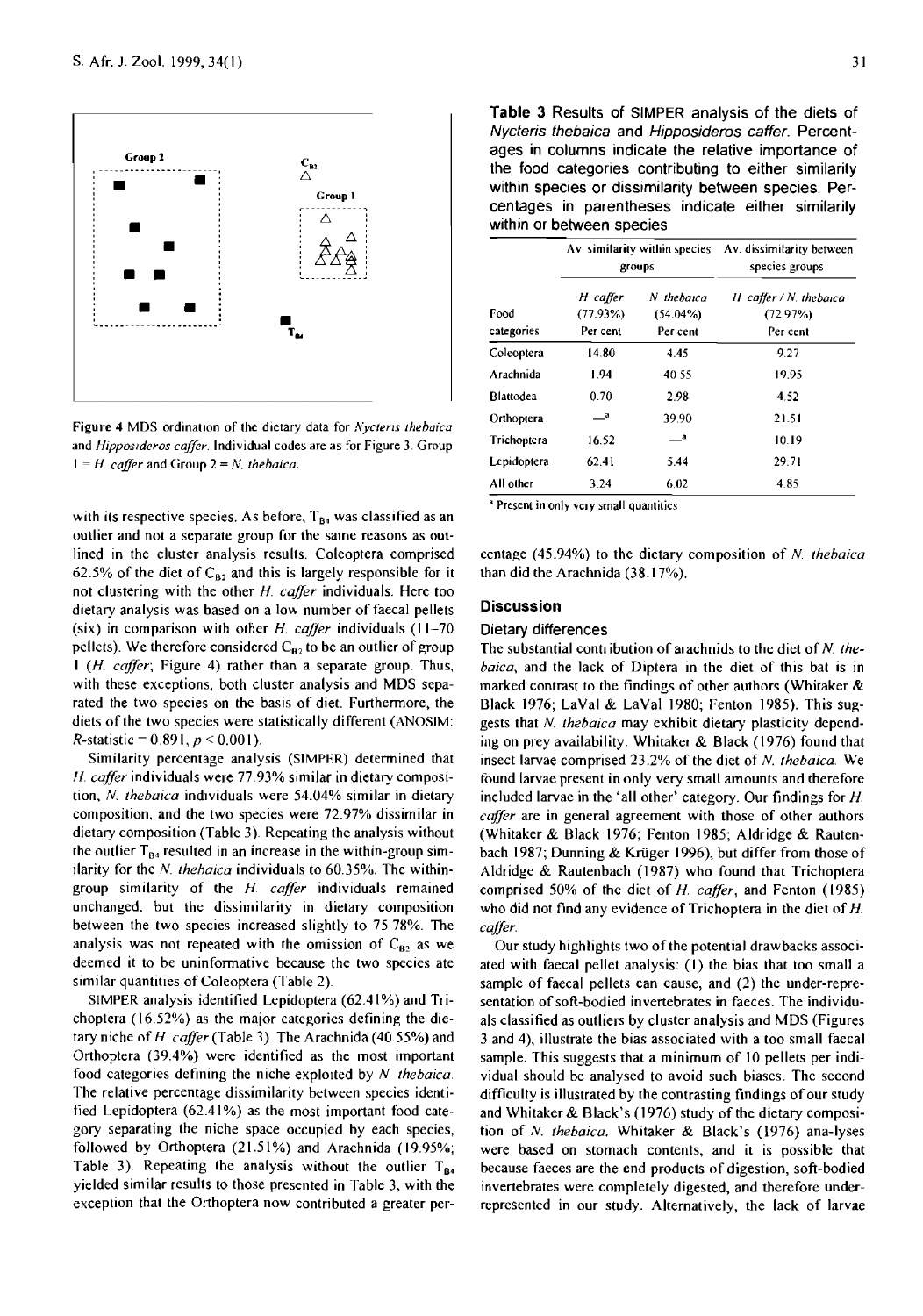could have occurred as a result of variation in seasonal abundance of larvae and would thus likely present a bias in the data, since sampling was only carried out during the month of August and not during the entire year. These caveats aside, the dietary differences between N. *thebaica* and *H. caffer* are large enough for us to draw conclusions about the ecological relationships between the two species that should not be invalidated by the potential increased importance of insect larvae in the diet of N. *thebaica.* 

Our finding that N. *thebaica* has a greater food-niche breadth than H. *caffer* is supported by other studies (Whitaker & Black 1976; Fenton 1985), although actual values differed (N. *thebaiea* FNB = 4.79, H. *cajJer* FNB = 1.56, Whitaker & Black 1976; N. *thebaica* FNB = 2.0, *H. caffer* FNB = 1.94, Fenton 1985). The niche overlap reported by Whitaker & Black (1976) of 28% was slightly larger than our finding of 14.5%, while the niche overlap of 60% calculated from Fenton (1985) differed substantially from our findings. Both methods employed to calculate niche overlap agreed well when the dietary data were distributed amongst more than three food categories. At low numbers of food categories (i.e. low dietary diversity, e.g. Fenton 1985), Findley & Black's (1983) method resulted in a higher nich overlap value (80%) than that of Schoener (1970; 60%).

The dietary data demonstrate that these two species have very different diets (Tables 2 and 3, Figures 3 and 4) and consequently do not support Aldridge & Rautenbach's (1987) conclusion that bats foraging in similar habitats would have similar diets. The major difference between the diets of  $N$ . *thebaica* and *H. caffer* is that the former specialises on nonvolant arthropods (orthopterians and arachnids) while the latter specialises in volant arthropods (moths).

### Morphological similarity and foraging strategy

The major problem in having examined only two species is that it is difficult to determine how similar they are to each other, relative to other bat species. One way to do this is to compare them to a larger set of species by calculating relative distances in wing design parameters between species pairs. Aldridge & Rautenbach's (1987) study of 26 syntopic bat species, based on morphological and echolocation characteristics, clustered both N. *thebaica* and *H. caffer* into the same group, suggesting that, relative to other bat species, these two species are similar in wing design. Our results support this finding and show just how similar these two species are in terms of wing design. There was no significant difference in wingloading or wingtip shape, and although there was a significant difference in aspect ratio, the difference was small (*N. thebaica*  $x = 5.4$  *SD*  $\pm$  0.3, *H. caffer*  $x = 6.0$  *SD*  $\pm$  0.3).

This morphological similarity is reflected in the similar flight patterns reported for these two species. Both are capable of hovering (LaVal & LaVal 1980; Bell & Fenton 1984) and use a combination of aerial pursuit and gleaning to capture prey (LaVal & LaVal 1980; Fenton, Gaudet & Leonard 1983; Bell & Fenton 1984; Fenton 1985; 1986; Aldridge & Rautenbach 1987; Norberg & Rayner 1987). Furthermore, *H. caffer* is known to momentarily touch down on a surface with feet and wrists to capture prey (Bell & Fenton 1984). This suggests that *H. caffer* should also be able to exploit non-volant arthropods.

Thus, the interspecific differences in flight morphology (Table I) between the two species do not translate into any known differences in flying ability. Furthermore, although both species display similar flying abilities, there are marked differences in their typical patterns of habitat use which cannot be adequately explained by the small differences in their aspect ratios. *H. caffer* usually uses continuous flight to capture airborne prey and will only occasionally take prey from surfaces (Bell & Fenton 1984). *N. Ihebaica,* on the other hand, alternates between continuous flight and short flight from perches, and typically takes prey from surfaces (Aldridge, Obrist, Merriam & Fenton 1990). Consequently, it seems unlikely that differences in flight morphology adequately explain differences in diet or differences in patterns of habitat use between the two species. An alternative explanation is interspecific differences in prey detection.

There are major differences in the prey detection systems of these two species. The echolocation calls of *H. caffer* are produced at high duty cycle, dominated by one narrow band frequency of short duration (7 ms; Fenton & Bell 1981: Fenton 1986; Aldridge & Rautenbach 1987). The generation of short calls that span an insect's wing beat cycle means that H. *caffer* receives a blend of weak and strong signals at different Doppler-shifts (Bell & Fenton 1984; Fenton 1985; 1990; Link, Marimuthu & Neuweiler. 1986), enabling accurate detection of a flying insect (or one that is stationary but flapping its wings). The dependence on wing flapping to detect insect prey (8ell & Fenton 1984) might explain why H. *caffer*  typically uses continuous flight and only occasionally takes prey from surfaces.

*N. thebaica,* on the other hand, is known to use acoustic stimuli emanating from prey to detect targets (Fenton *et al.*  1983) and may not use its echolocation to detect, track or assess prey. Obrist *et al.* (1993) have shown that the pinnae of *H. caffer* are mechanically tuned to the frequencies dominating its echolocation calls, whereas the pinnae of N. *thebaica*  are tuned to the lower frequency sounds (below those dominating its echolocation calls) associated with the scuffling and fluttering sounds of prey movement. This is supported by the large numbers of gryllid cercii in some of the N. *thebaica* faecal samples, suggesting that this species may be exploiting male cricket mating calls for target detection. The ability of *N. thebaica* to home in on prey-generated sounds would enable *N. thebaica* to feed on a greater variety of insect prey (including more non-volant prey) than would the Dopplershift echolocation system of H. *caffer* which is specific for the detection of fluttering prey. This is reflected in N. *thebaica*  having a greater food-niche breadth than that of *H. caffer*  (Table 2).

Thus, it appears that differences in morphology are not the primary cause of the large dietary differences between N. *thebaica* and H *caffer.* The only difference in wing design between the two species is the lower aspect ratio of N. *thebaiea.* This cannot explain the preponderance of non-volant prey in its diet and of volant prey in the diet of *H. caffer.* In contrast, there is a strong correspondence between the differences in the prey detection systems of the two species and differences in their diet. These two species therefore represent an exception to the rule (advanced by Aldridge  $\&$  Rautenbach